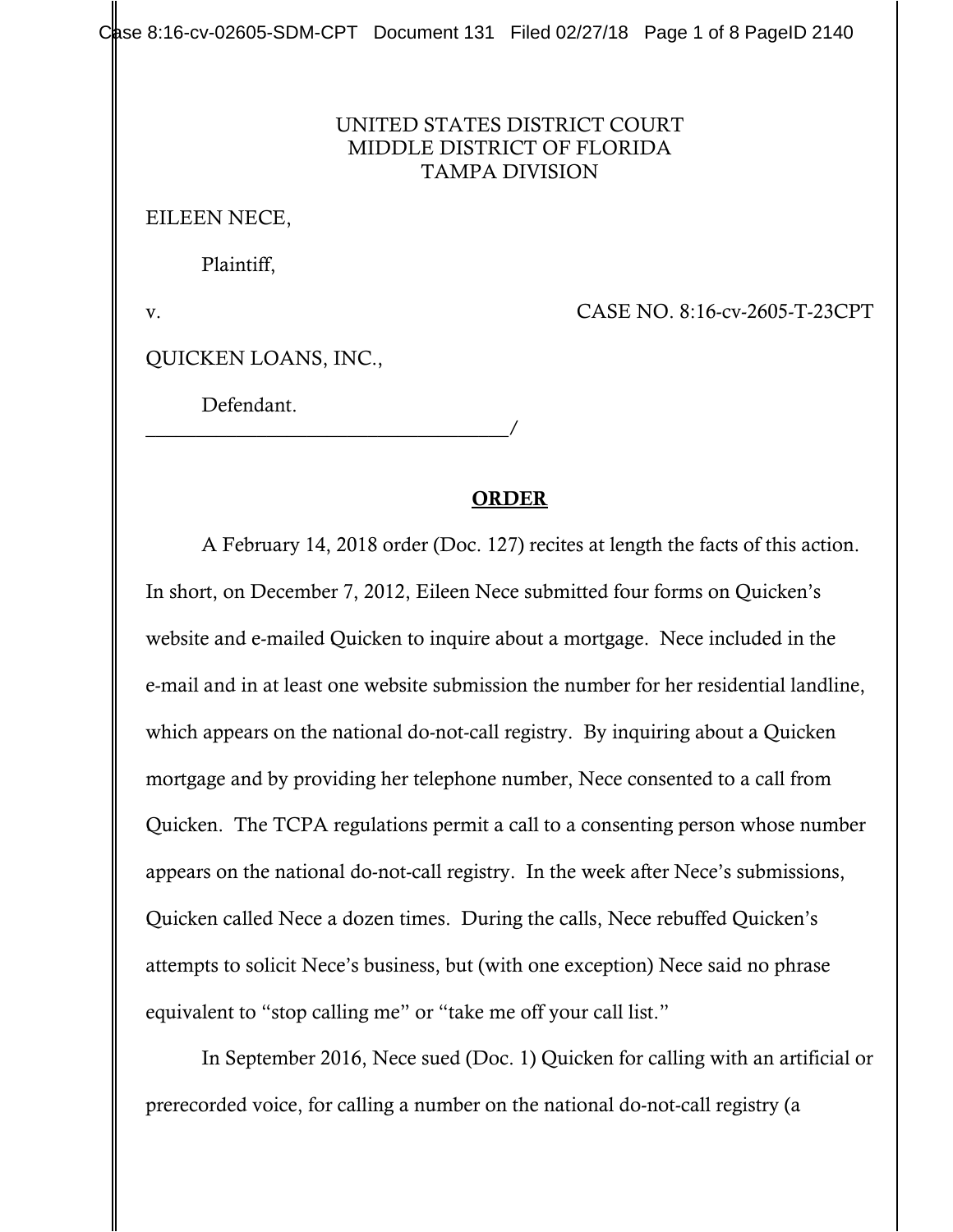violation of 47 C.F.R.  $\S$  64.1200(c)), and for calling Nece before "institut [ing]" several procedures required by a TCPA regulation. The February 14 order grants summary judgment for Quicken on the prerecorded-voice claim and the procedural claim but denies summary judgment on the Section 64.1200(c) claim because of "two predominant disputes of material fact." (Doc. 127 at 13) First, a dispute about the clarity of Nece's comments requires a jury to decide when Nece revoked consent to a call. Second, the jury must decide whether Quicken stopped calling Nece within a reasonable time — a determination that "depends partly on when Nece directed Quicken to stop calling." (Doc. 127 at 15) Additionally, the February 14 order observes that Nece's repeated submissions to Quicken "inform the reasonableness of Quicken's response." (Doc. 127 at 15–16)

Although the trial is scheduled for July 2018, Nece moves (Doc. 129) to extend discovery until August 12, 2018 and to extend until August 12, 2018 the time within which to move for class certification. Nece identifies two items that purportedly require the extensions: First, Nece's outstanding requests that Quicken produce every shred of documentation in any form about every do-not-call request that Quicken received between September 2012 and June 2013; and second, the anticipated depositions of other people whom Quicken called. Quicken objects (Doc. 77) to producing the documentation requested by Nece, and the resolution of both Nece's motion and Quicken's objection requires another lengthy recitation.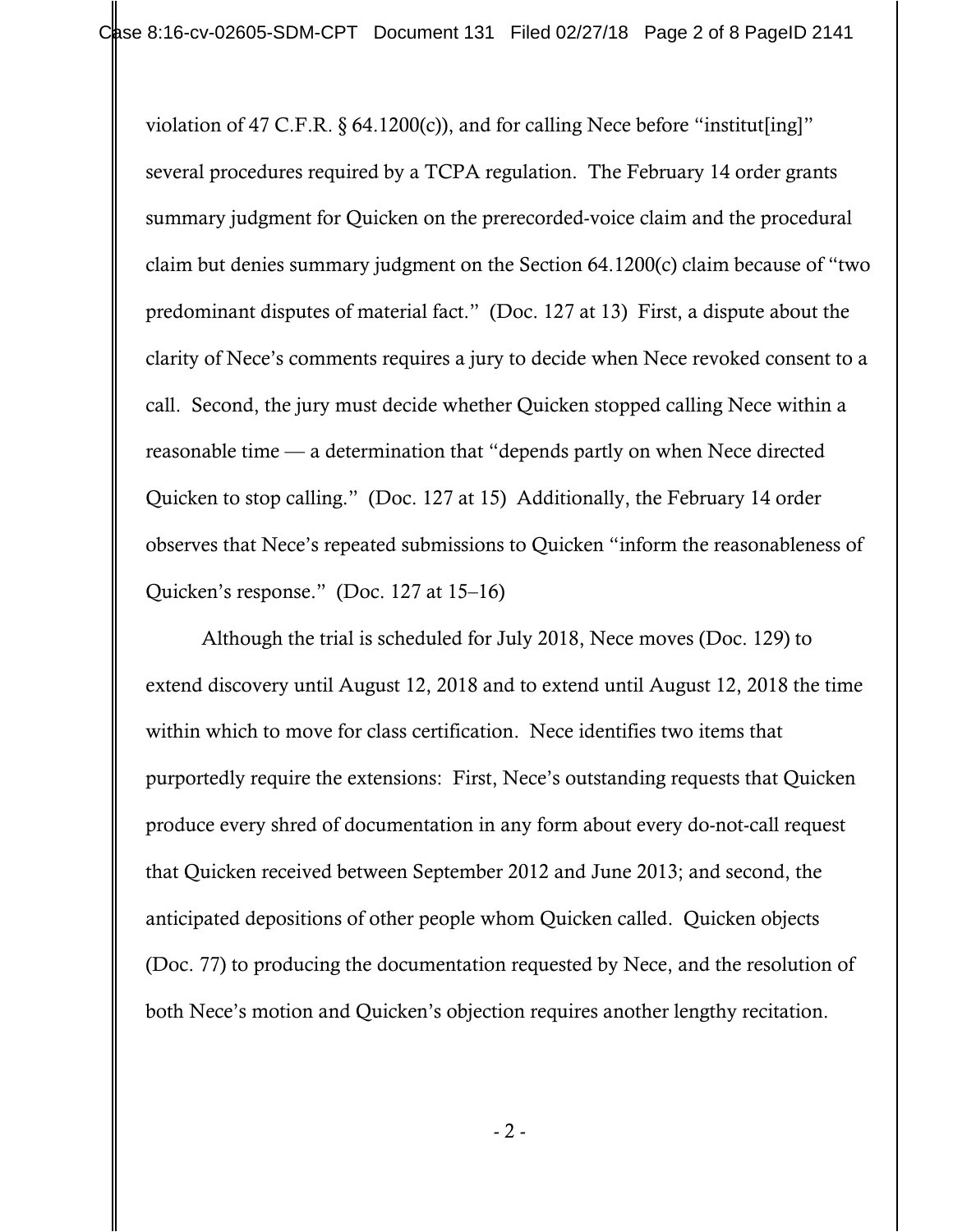Rather than request a reasonable sample, Nece demanded in November 2016

that Quicken produce:

All documents of any type or kind or records of communications received by Defendant or any third party from a proposed class member requesting that Defendant not contact that consumer or customer.

(Doc. 41-2 at 15) Also, Nece demanded:

All consumer and/or customer communications of any type or kind, or records of communications, received by Defendant revoking consent for Defendant or any third party to contact that consumer or customer.

(Doc. 41-2 at 15) Although the TCPA contains a four-year limitation, Nece

expressly declined to limit the requests to the four years preceding the September 8,

2016 complaint. Quicken objected for several reasons, including the burden and the

relevance of Nece's requests.

On February 25, 2017, Nece moved (Doc. 41) to compel production. Quicken opposed Nece's motion for the same reasons Quicken opposed Nece's requests for

production. Quicken explained that the requests require collecting and reviewing at

least three million e-mails, a review that might cost millions of dollars.<sup>1</sup> (Doc. 51-2)

Partially granting Nece's motion to compel, the magistrate judge wrote in a

May 5, 2017 order:

As for Request Nos. 20 and 21, while I find them to be overly broad and disproportionate to Plaintiff's needs at this stage of the proceedings, the requests are not wholly irrelevant to Plaintiff's

<sup>&</sup>lt;sup>1</sup> Again, the record shows that Quicken called Nece twelve times. The TCPA provides \$500 in damages per violation.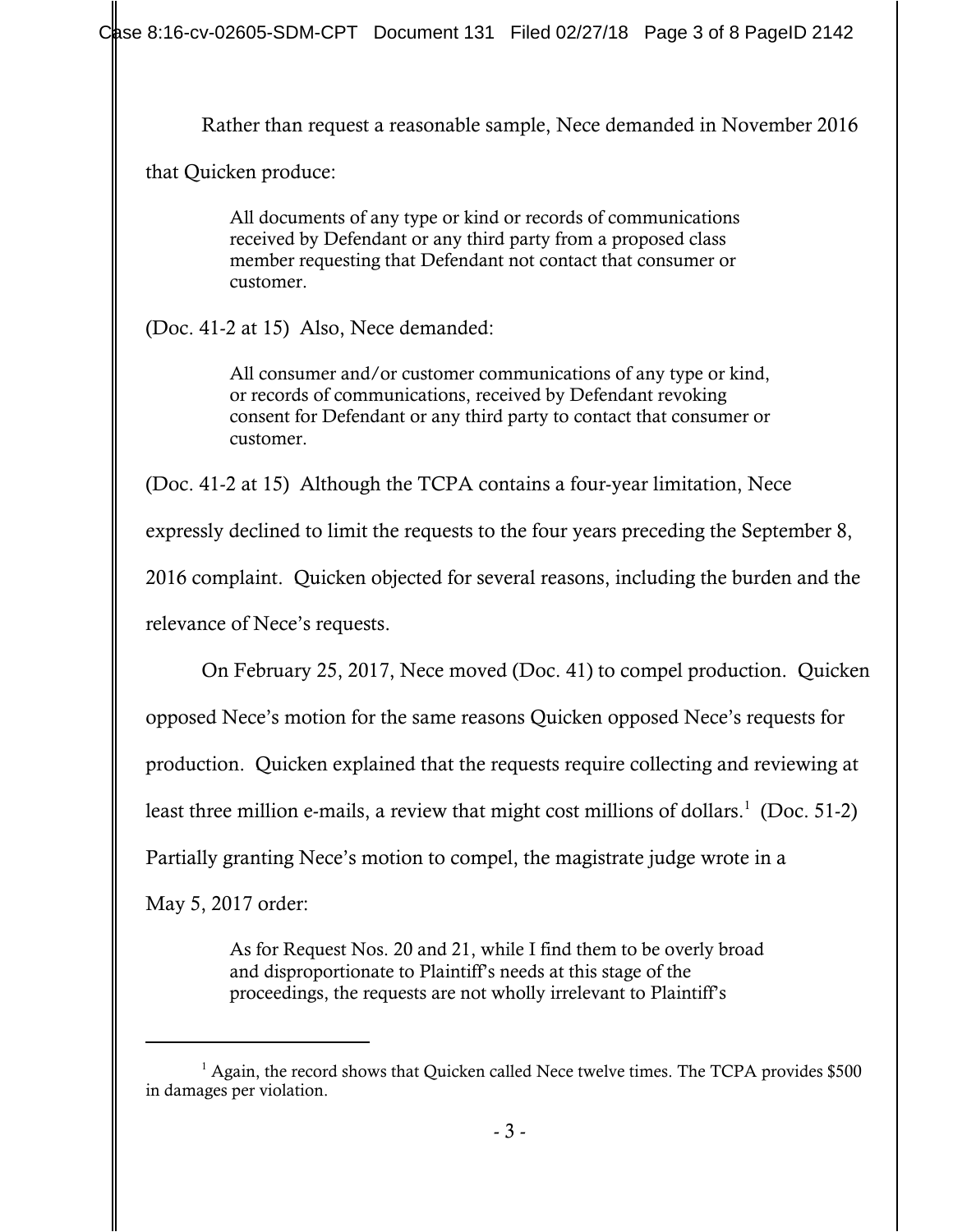allegations. To the extent Defendant documents consumer requests made by similarly situated residential consumers that they not be contacted or that their prior consent be revoked, such documentation shall be provided for the period between September 2012 and June 2013.

(Doc. 66 at 12) The order includes no explanation who constitutes a "similarly situated" consumer. The magistrate judge ordered Quicken to produce the documentation no later than September 4, 2017, but an August 28, 2017 order (Doc. 89) stayed class discovery before Quicken produced the documentation. Both parties agreed to the stay.

Moving (Doc. 67) on May 19, 2017 for clarification or reconsideration of the May 5 order, Quicken submitted proof that compliance with the May 5 order would require dozens of employees to spend months on document review and would cost Quicken at least hundreds of thousands of dollars. Quicken argued that compliance with the May 5 order required at least two time-consuming and costly steps. First, the identification of a "similarly situated" consumer requires manually searching Quicken's general e-mail inbox and other locations to determine who revoked consent to a call. As Quicken correctly observed, the infinite variety of language precludes an "automated" or "keyword" search to find correspondence about a person's revocation of consent to a call from Quicken.<sup>2</sup>

 $2^2$  A person could probably revoke consent to a call through hundreds of different English expressions, and the prospect of a revocation in another language increases exponentially the number of permutations. Also, the dispute about the clarity of Nece's comments illustrates the occasional difficulty of identifying a revocation of consent.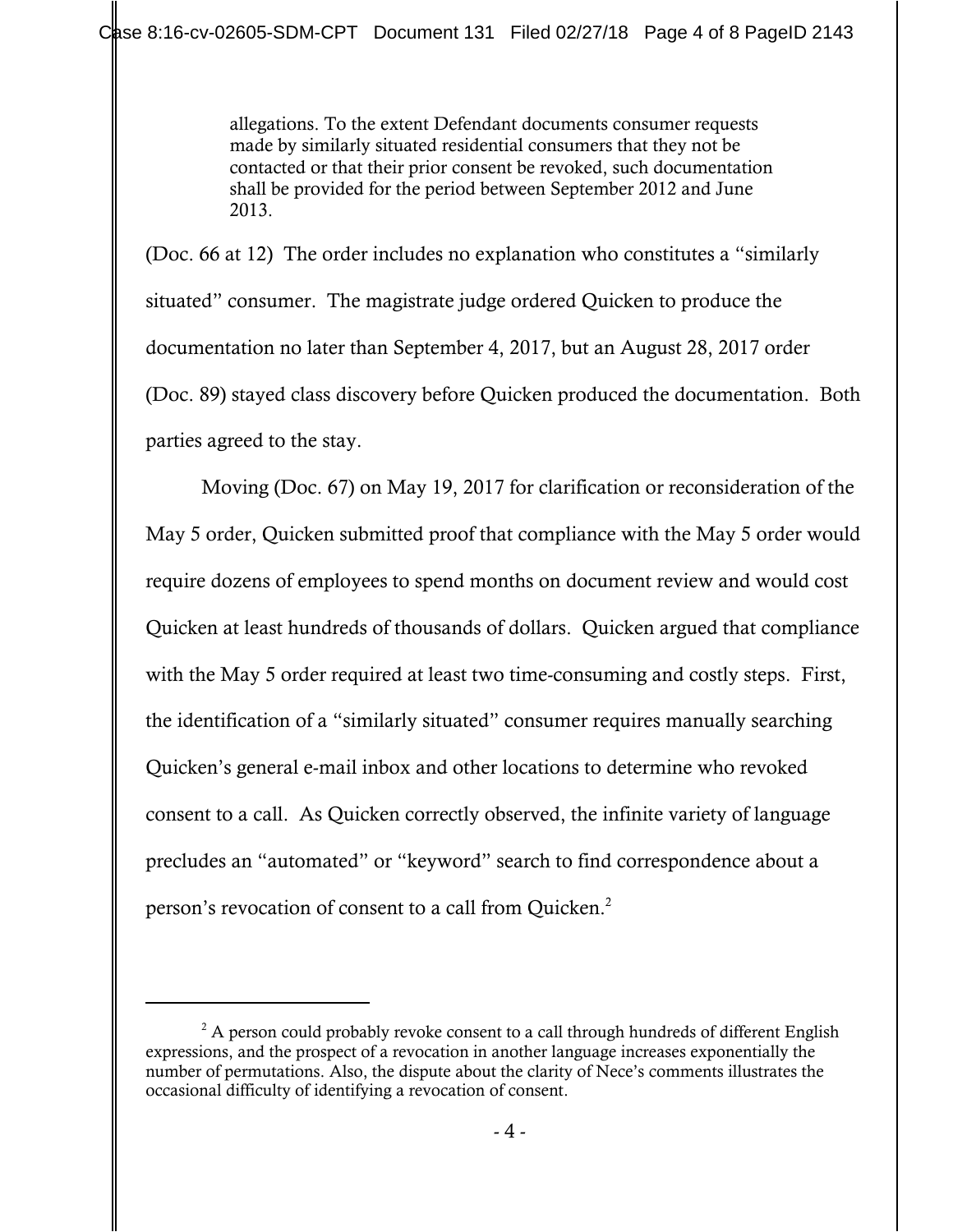Second, Quicken lacks the capability to determine readily whether a telephone number in an e-mail or Internet "lead" belongs to a residence, a cell phone, or a business. To determine if a number belongs to a residence, Quicken "would need to [] obtain[] [information] from a third-party telephone carrier." (Doc. 67-1 at 4–5)

More importantly, Quicken objected to Nece's interpretation of the May 5 order. Under Nece's interpretation, which required Quicken to produce all documentation about the consumers' do-not-call requests (as opposed to producing only the document on which Quicken recorded those requests), Quicken could comply only by manually searching several systems for e-mails, text messages, recordings, and other communications that might contain a do-not-call request. Based on years of experience with TCPA discovery, Quicken employee Amy Courtney affirmed (Doc. 67-1) that the search would "cost hundreds of thousands of dollars (and potentially more)," would "consume hundreds of hours of Quicken Loans' computer and team member hours," and would "take many months (if not longer) to complete." Nece's response (Doc. 71) mostly quibbles with the form and minutiae of Quicken's motion but fails to cogently rebut the argument about the burden of Quicken's complying with the order. The magistrate judge denied Quicken's motion "for essentially the reasons urged by" Nece. (Doc. 73 at 7)

Quicken objects (Doc. 77) under Rule 72(a), Federal Rules of Civil Procedure, to the May 5 order and to the June 13 denial of Quicken's motion for clarification or reconsideration. Quicken, which "already produced 12,000-plus pages of records

- 5 -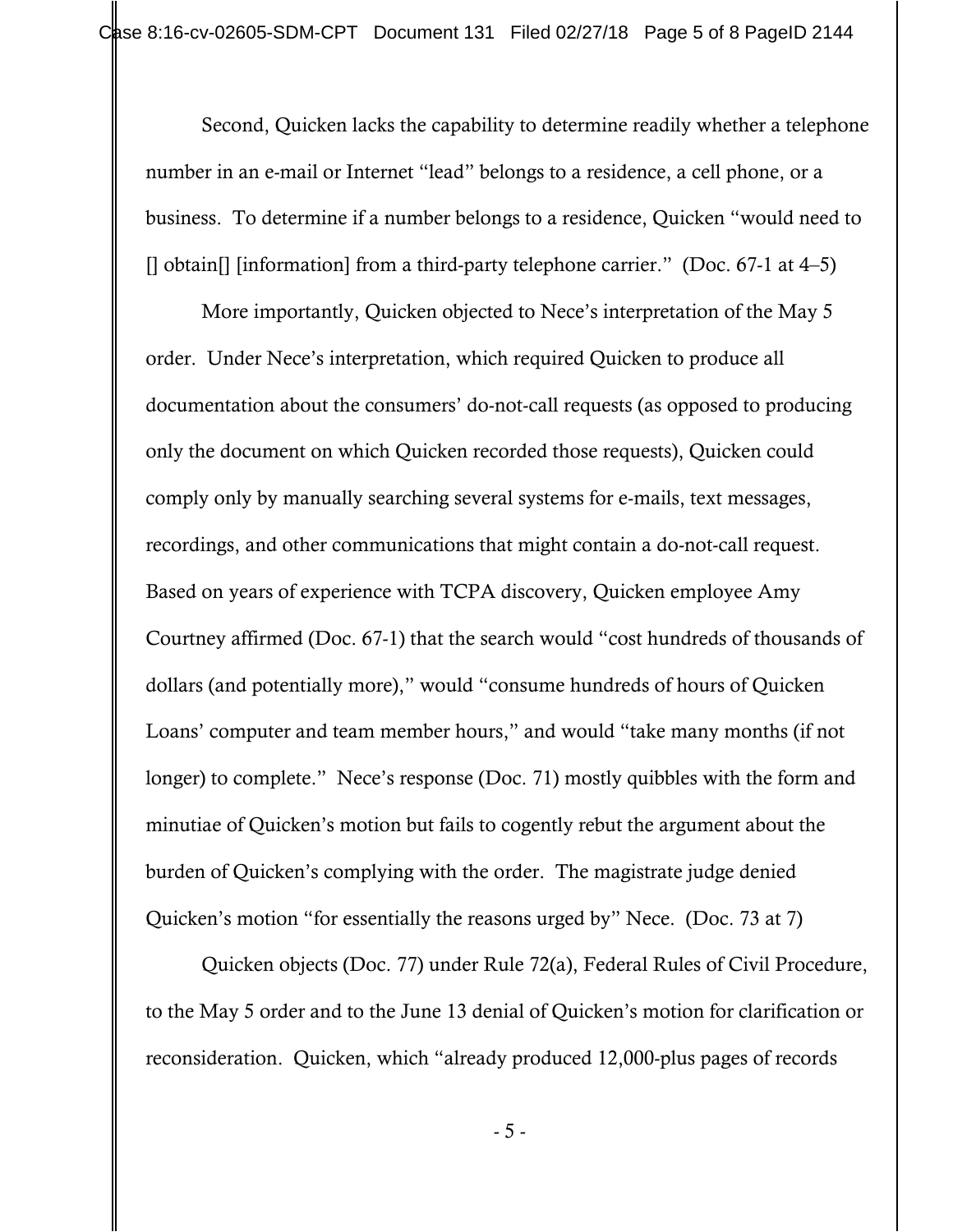relating to 450,000 phone numbers and individuals," explains that complying with the May 5 order (as Nece interprets the order) might require 15,000 hours of a Quicken employee's or of outside counsel's time.

Nece, who devotes a page and a half (Doc. 79 at 9–10) to rebutting the merits of Quicken's argument, contends that her requests are proportional to the needs of this action. (As a reminder, Nece requested every shred of documentation in any form about every do-not-call request that Quicken received from any consumer between September 2012 and June 2013.) Nece emphasizes that she is an "individual of modest means" and that "Quicken Loans is a multi-billion dollar corporation." (Doc. 79 at 9) Nece's counsel (that is, the prospective class counsel) boldly asserts that the judgment against Quicken in this action "could be multiple billions of dollars." (Doc. 79 at 10) Of course, several impediments almost certainly foreclose a judgment for "multiple billions of dollars" in this unexceptional TCPA action. *See, e.g.*, U.S. CONST. amend V.3

For too long, Nece has avoided confronting the reality that individualized issues often predominate in putative TCPA class actions involving a dispute about consent or the revocation of consent. *See, e.g.*, *Gene and Gene LLC v. BioPay LLC*, 541 F.3d 318 (5th Cir. 2008) (Jolly, J.); *Sandusky Wellness Ctr., LLC v. ASD Speciality Healthcare, Inc.*, 863 F.3d 460 (6th Cir. 2017) (McKeague, J.). The resolution of

<sup>3</sup> *See also* J. Gregory Sidak, *Does the Telephone Consumer Protection Act Violate Due Process as Applied?*, 68 FLA. L. REV. 1403 (2016).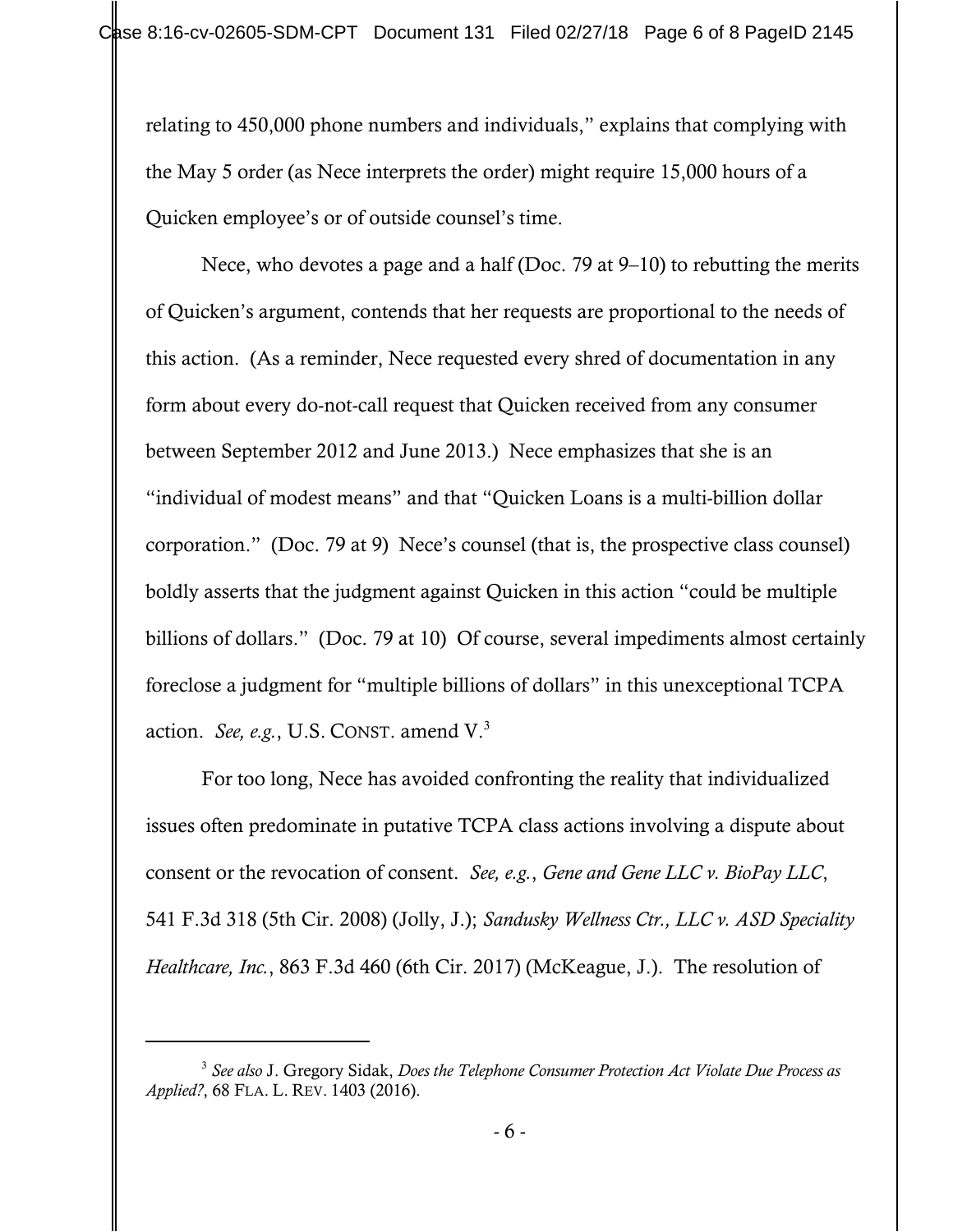Nece's claim will require the jury to parse Nece's words and to determine when Nece revoked consent to a call. As the February 14 order explains, several "unique" or idiosyncratic facts (including the phrasing of Nece's comments and Nece's repeated submissions) contribute to the determination whether Quicken stopped calling Nece within a reasonable time. In this circumstance, Nece's class-discovery requests impose on Quicken a burden disproportional to the needs of this action. Because the May 5 order clearly erred by requiring Quicken to respond to the requests, Quicken's objection (Doc. 77) is SUSTAINED, and the May 5 order is VACATED to the extent the May 5 order conflicts with this order.

Class-certification discovery remained available to Nece for eleven months. In that time, Nece "propounded [sixty-one] requests for production, [ten] interrogatories, and [twenty-five] requests for admission." (Doc. 130 at 5) Quicken provided more than ten-thousand records about the putative class. Sustaining Quicken's objection obviates the need for a lengthy extension of discovery.<sup>4</sup> Nece's motion (Doc. 129) to extend discovery is **GRANTED-IN-PART**. Discovery closes on APRIL 13, 2018. The stay in the August 28 order is DISSOLVED.

Finally, Nece requests another six months to move for class certification. Rule 23(c) favors determining class status as soon as practicable after the litigation begins. In accord with Rule 23's preference for the "early" determination of class

 $4$  Also, Nece argues that Quicken "has not yet produced telephone call data" (Doc. 129) at 2–3), but the May 5 order denies Nece's motion to compel production of the data. (Doc. 66 at 13)